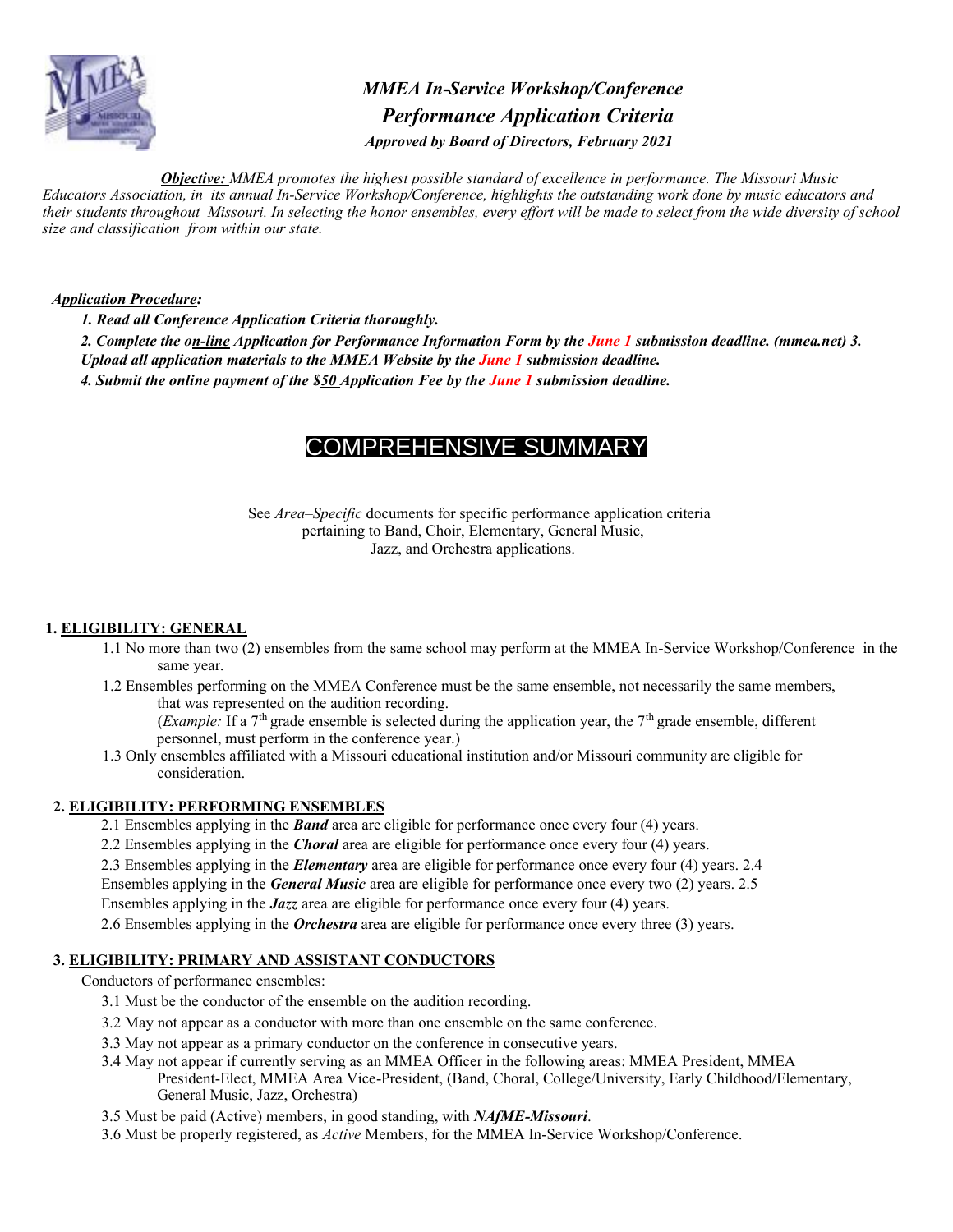## **4. APPLICATION MATERIALS (REVISED, FEBRUARY 2018)**

All ensembles applying to appear in any concert session of the MMEA In-Service Workshop/Conference must submit the following application materials *ONLINE* through the MMEA Website (mmea.net):

- 4.1 Application for Performance Information Form
- 4.2 Audition recordings (Uploaded electronically through the MMEA Website)
- 4.3 Printed documentation: Performance program/s; Application Signature Page

(Uploaded electronically through the MMEA Website)

4.4 Application fee \$50 to be paid online through the MMEA Website)

## **5. APPLICATION FOR PERFORMANCE: VERIFICATION OF INTENT**

An on-line *Application for Performance Information Form* must be completed and submitted through the MMEA Website (mmea.net).

- 5.1 Application Deadline: **JUNE 1**
- 5.2 *Applicant Initials,* certifying the understanding of specific application criteria, will be required to initiate the Application for Performance.
- 5.3 An *Electronic Signature,* verifying your comprehensive understanding of the application process and criteria and acknowledging that your principal/administrative chair is aware and in approval of the application, will be required to initiate the Application for Performance.

## **6. APPLICATION FEE**

An Application Fee of *\$50* will be required to process each Application for Performance.

6.1 Application Fee payments are to be submitted by credit card through the MMEA Website at the completion of submitting all *online* application materials.

## **7. APPLICATION RECORDINGS**

Each ensemble applying to perform on the MMEA In-Service Workshop/Conference must submit (upload) application recordings and/or video through the MMEA Website. (General music and show choir applications will use the *Video*  format.)

7.1 Application recordings must include three (3) selections of contrasting styles.

7.2 Application recordings must reflect complete and unedited performances of the audition selections. 7.2.1

7.2.1**COMPLETE** shall be defined as a complete performance of each audition selection. (*Example: It is not acceptable to "build" a recording using individual tracks recorded at different times and then mixing the tracks together to create the final recording of a specific selection.*) Complete performances may be attained in concert, in rehearsal, with or without an audience. **Tracks submitted must come from the 2020- 2021, 2019-2020, or 2018-2019 school years. Only one track from the 2018-2019 school year may be submitted.**

7.2.2 **UNEDITED** shall be defined as a recording that receives NO pitch or rhythm alteration and no studio enhancement or alteration of any type during the post-production process.

- 7.3 All aspects of application recordings must be a live performance; recorded accompaniment tracks may not be used.
- 7.4 Each selection and/or movement of a selection must appear as a separate upload through the online application materials web form.
- 7.5 Application recordings must be submitted using one of the following sound file formats:
	- 7.5.1Acceptable sound file formats include: MP3, WAV.
		- 7.5.2 Acceptable video file formats include: AVI, FLV, WMV, MOV, MP4, M4P, M4V, OGG, webm, OGV, 3gp
- 7.6 Application recordings must be playable using current computer technology.

7.6.1 As recordings are not previewed prior to the evaluation process, audition recordings that *do not play*  through online/computer technology will not be considered for selection.

2

7.7 In order to maintain the integrity of the blind audition process, ensembles must not be identified on the audio recording itself, such as in an announcer's introduction or a conductor's voice. General music and show choir video applications should not be identified by school or ensemble with names on clothing or props.

#### **8. APPLICATION DOCUMENTATION**

8.1 **Performance Programs**: A copy/copies of the printed performance program/s from the academic year in which the **performance was recorded** must accompany each application to perform on the MMEA In-Service Workshop/Conference.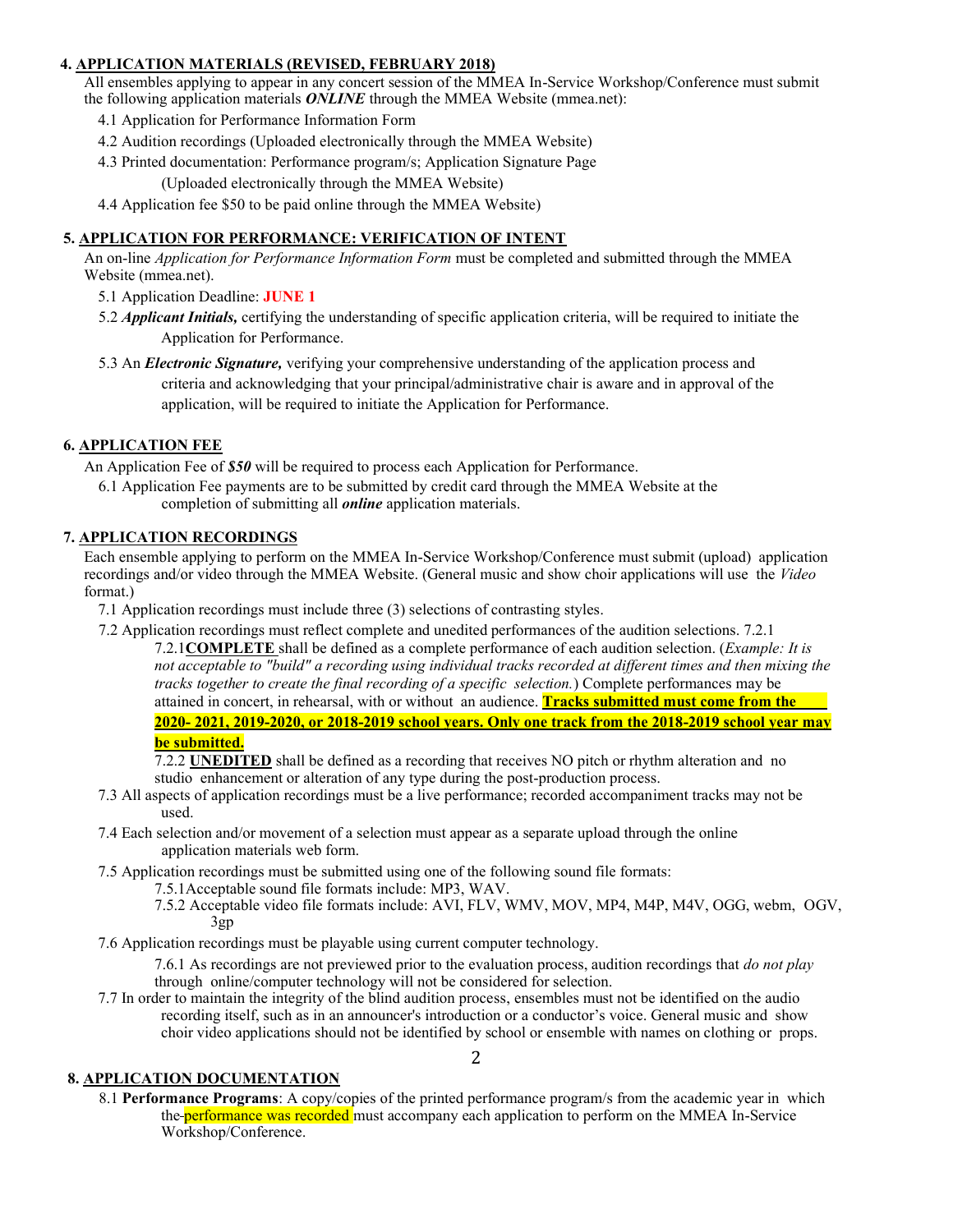8.1.1 Performance programs will be used to verify that the application selections were presented in a performance setting. Only programs that include the audition selections are required to be submitted.

8.1.2 Program copies must be uploaded through the MMEA Website on the same form that the application recordings are uploaded. (see MMEA Application for Performance general information documentation for specific information.)

- 8.2 **Application Signature Page**: *An Application Signature Page* must accompany each application to perform on the MMEA In-Service Workshop/Conference.
	- 8.2.1 The Application for Performance Signature Page will require a signature from both the ensemble director and the institution/ensemble Principal or Administrative Chair.
	- 8.2.2 The Application for Performance Signature Page will verify agreement to specific application and performance criteria.
	- 8.2.3 This document must be uploaded through the MMEA Website on the same form that the application recordings are uploaded. (see MMEA Application for Performance general information documentation for specific information.)

#### **9. SELECTION PROCESS**

- 9.1 Area Vice-Presidents shall assemble an *out-of-state* recommendation committee of three (3) educators to evaluate all applications/recordings.
	- 9.1.1 Names of the committee members will not be revealed to anyone other than the MMEA President and the MMEA Executive Director.
	- 9.1.2 The recommendation committee hearing will take place out of state.
- 9.2 Recommendation committees will be instructed that it is the objective of the MMEA to include performing ensembles of all sizes and school/community classifications on its annual conference. However, committees will also be instructed to recommend only the ensembles demonstrating the highest degree of performance *quality*. Poor performance quality will NOT be accepted merely to achieve the objective of balance with regard to size/school classifications.

9.3 Application recordings will be evaluated in a "blind audition" format. Identifying information such as school name, conductor/s name, etc. will not be revealed to the recommendation committee. 9.4 Each member of the recommendation committee will complete a *Performance Evaluation Form* for each application recording. All Performance Evaluation Forms will be returned to the ensemble conductor.

9.4 Selected ensembles will be submitted to the MMEA President and the MMEA Executive Director for eligibility verification, as well as compliance with application criteria.

#### **10. SELECTED ENSEMBLES**

10.1 The MMEA President will notify the directors of ensembles selected to perform.

- 10.1.1 Notification will be made no earlier than July 15 and no later than August 1 of the application year.
- 10.2 Ensembles selected to perform must comply with the criteria as outlined in the *MMEA Guidelines for Concert Performance Session*s documentation.

10.3 Conductors of selected ensembles are required to attend a director's informational meeting that will coincide with the August meeting of the MMEA Board of Directors. (August 14, 2021)

10.3.1 In the event that the ensemble's primary conductor is unable to attend, another certified instructor or administrator from the ensemble/school selected must attend in his/her place. 10.3.2 **Failure to provide representation at the director's informational meeting will result in the ensemble losing eligibility and the invitation to perform being withdrawn.**

- 10.4 Demonstration Ensembles:
	- 10.4.1 Ensembles selected to perform on the conference may *also* be asked to serve as a demonstration ensemble for the conference.
	- 10.4.2 Ensembles may be invited to serve as a demonstration ensemble only. Such ensembles must be approved by the MMEA President and may not be required to go through the audition process.
	- 10.4.3 Demonstration ensembles appearing at the conference through invitation are NOT considered to be an official performing ensemble of the MMEA In-Service Workshop/Conference.
	- 10.4.4 Demonstration ensembles appearing at the conference through invitation may not appear, in any capacity, on the following year's conference program.
	- 10.4.5 Musical excerpts to be used in demonstration will be selected by the clinician and must be directly related to the clinic topic.
	- 10.4.6 Musical performance, in any combination, must be performed within the designated clinic time and not exceed 25% of the total time allotted for the clinic presentation.